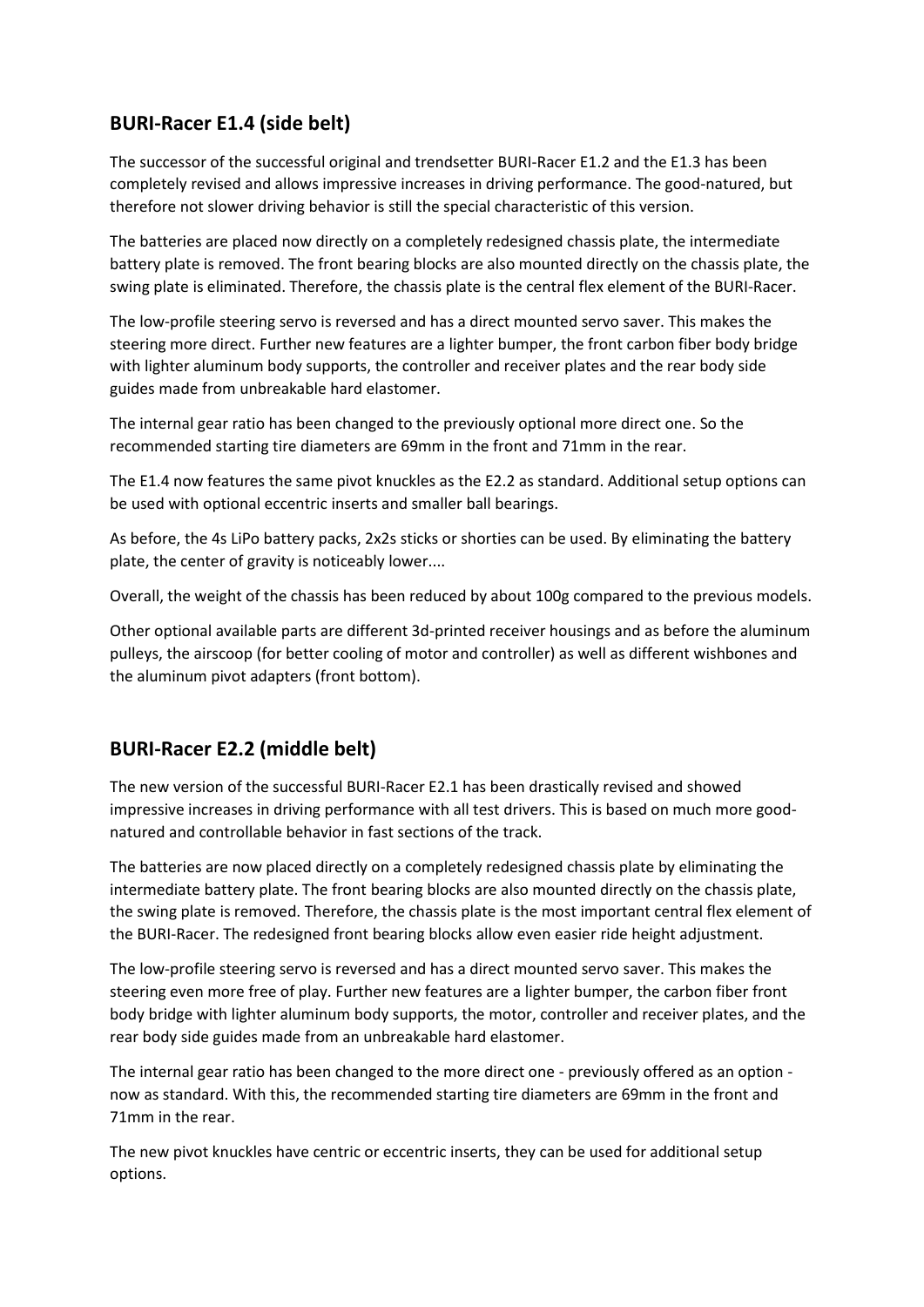The BURI-Racer E2.2 is prepared for the use of 2x2s LiPo sticks or shorties. Due to the remove of the battery- and swing plate, the center of gravity is noticeably lower....

Overall, the weight of the chassis has been reduced by about 100g compared to the previous model.

Other optional parts include various 3d-printed receiver housings and, as before, the aluminum pulleys, the Airscoop (air scoop for better cooling of motor and controller), as well as various wishbones and the aluminum pivot adapters (front bottom).

## **Other optional accessories:**

As an accessory, we offer a new setup vehicle stand with feet for easy tweak, weight, chassis ride height or camber adjustment.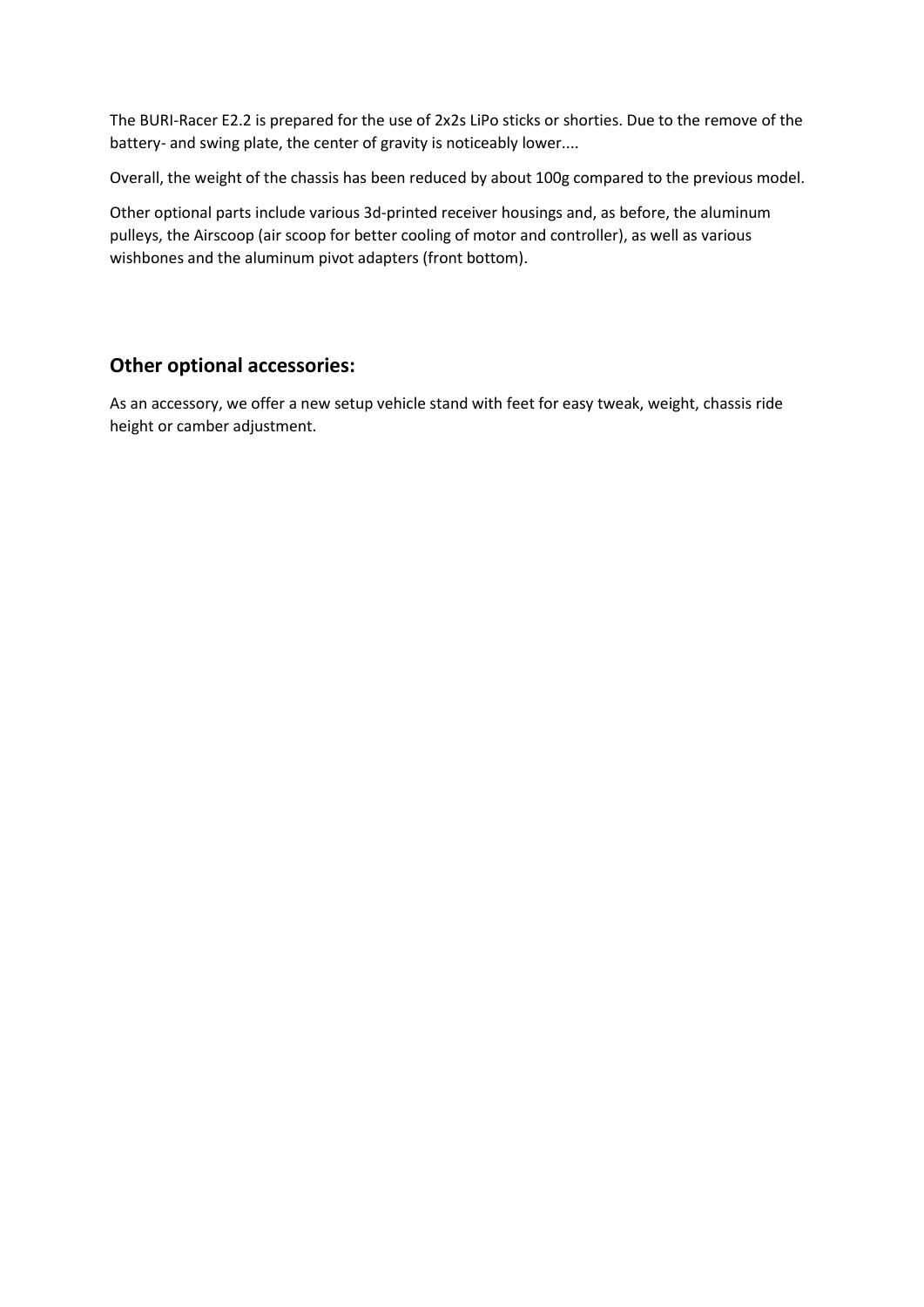BURI-Racer E1.4 (with optional parts):





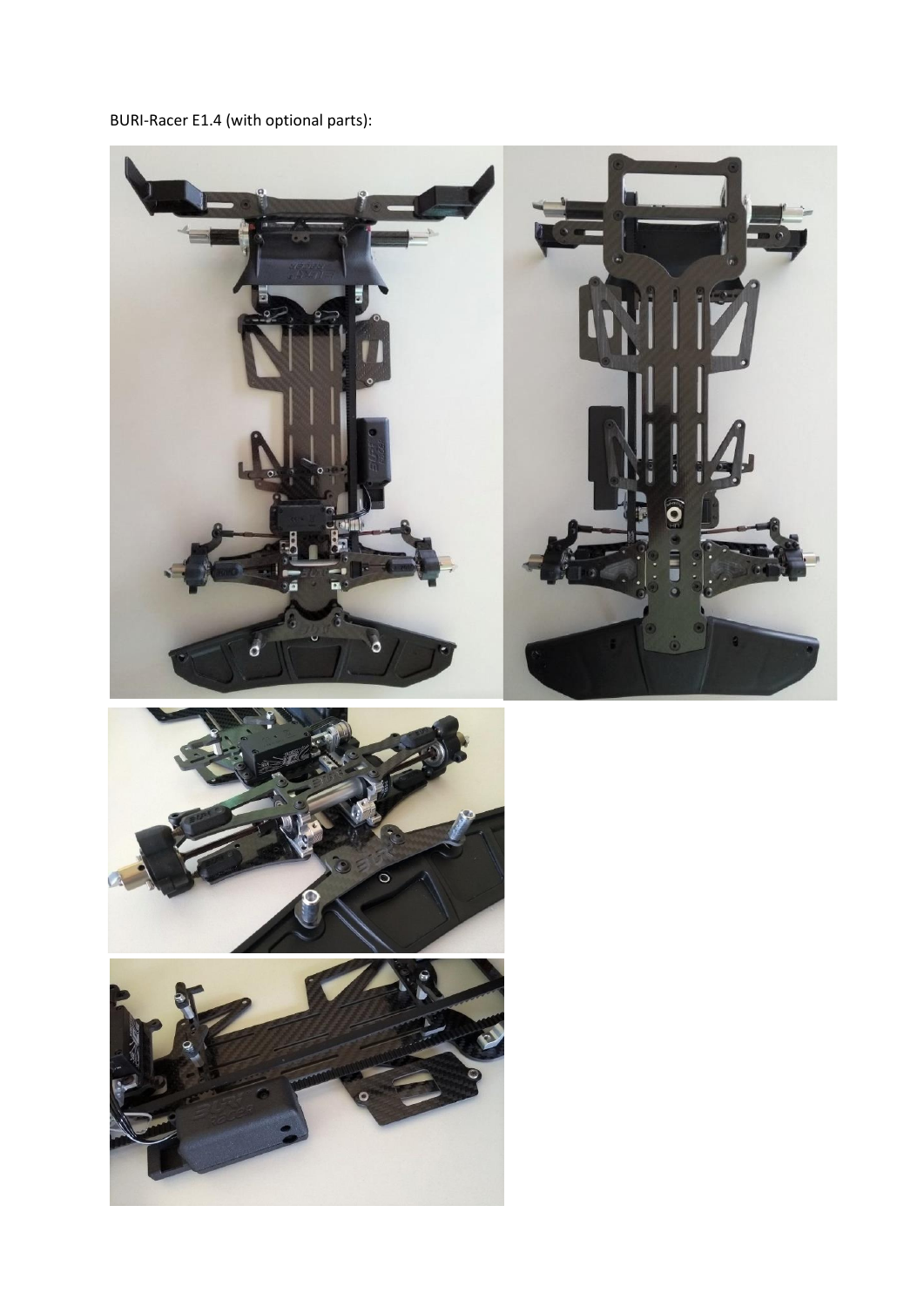## BURI-Racer E2.2: